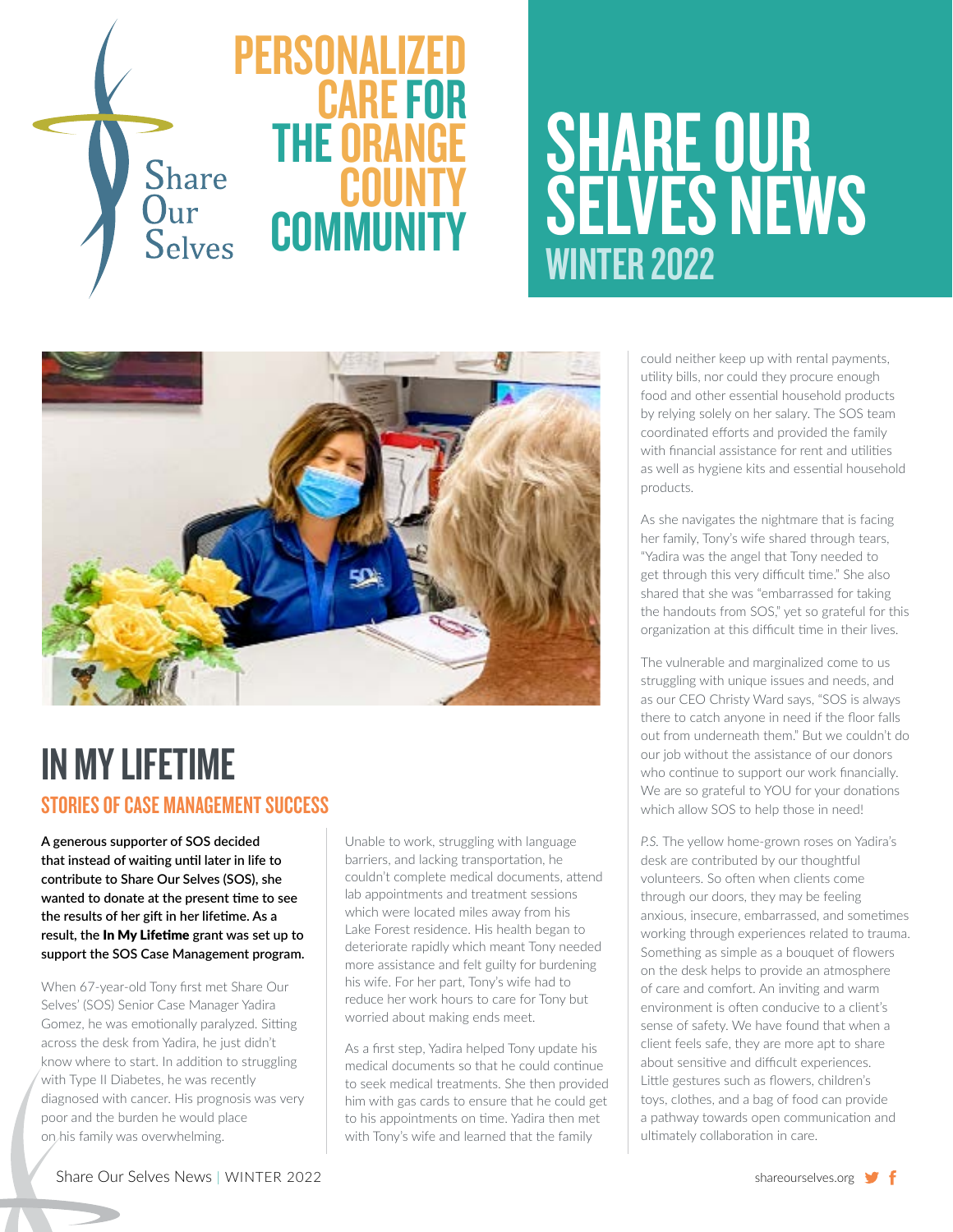## 52ND ADOPT A FAMILY A SUCCESS



In December 2021, we hosted our 52nd Adopt A Family program! With the generous spirit of giving from our donors, we were able to distribute a variety of gift cards that provided **1,051 families** comfort and holiday joy during another challenging pandemic year.

The Share Our Selves (SOS) Adopt A Family team planned, coordinated, and delivered the revised program with the help of remote volunteers and committee support. It truly takes a village to ensure this annual program serves the families that are referred to us by 60 participating schools and organizations.

We want to thank the OC Fair & Event Center which has been an incredible partner through the years and worked with us to host a safe and seamless event. On behalf of the adopted families, our program community partners, and our SOS Adopt A Family team, we are profoundly grateful for your contributions.

Chair, Ernest W. ("Will") Klatte III, Esq. Klatte Mediation Services

Vice Chair, Marc Harper, CPA, JD Board Director, Gary & Mary West Foundation Board CEO and CFO, West Family Holdings

Secretary, Susan Baerg Epstein, MLS Retired, Susan Baerg Epstein, Ltd Management and Technology Consulting

Treasurer, John Yoo, MBA Obagi Associate Director, Business Intelligence & Analytics

#### Chairman Emeritus, Gwyn Parry, M.D.

Allyson Brooks, M.D., FACOG Ginny Ueberroth Executive Medical Director Endowed Chair, Women's Health Institute, Hoag

Michelle Castañeda Community Member

Rosario Galeas Community Member

Ski Harrison, JD Retired Partner Rutan & Tucker, LLP

Larry Kugelman Retired President The Health Plan of America

Martha Rivera, Ed.M. Senior Director of Programs Simon Scholars

David Snow, Ph.D. Distinguished Professor University of California, Irvine

Anna Solt, M.D. Psychiatrist

## BOARD OF DIRECTORS **EMPLOYEE MAKING AN IMPACT**



Don Hoa had been working with an Orange County hospital emergency management group for numerous years when he first learned about Share Our Selves (SOS) through a county employee. The SOS mission, philosophy and values resonated with Don, and in 2017 when the position of Safety and Emergency Preparedness Manager became available, he readily applied.

While Don enjoyed working in the hospital environment, he was immediately drawn to SOS because of its "caring and service-orientated staff." He really values how employees pitch in whenever and wherever needed, and that kind of commitment appeals to his nature.

> Visit us online at shareourselves.org

Don fondly remembers that when he first joined SOS, he was introduced to a homeless veteran who was suffering from PTSD from the Gulf War and often exhibited irrational behavior. Don explained, "He came across to others as intimidating but he is a really nice guy and just misunderstood." It gave Don great pleasure seeing this veteran transition into permanent housing and improve the quality of his life. To this day, the veteran stops by to say hi to Don and the social services team.

A recipient of numerous services, vision and values awards, Don has been instrumental in contributing to SOS's service-oriented environment and goes out of his way to fulfill the service needs of his colleagues and clients. The Coalition of Orange County Community Health Centers also recognized Don as a "2021 Shining Star" for his instrumental contribution in the SOS vaccination events to ensure equitable access to communities most impacted by COVID.

Find us on Facebook ShareOurSelves

Follow us on Twitter @ShareOurSelves

Share Our Selves News | WINTER 2022 share our set of the state of the share our shareourselves.org  $\blacktriangledown$  f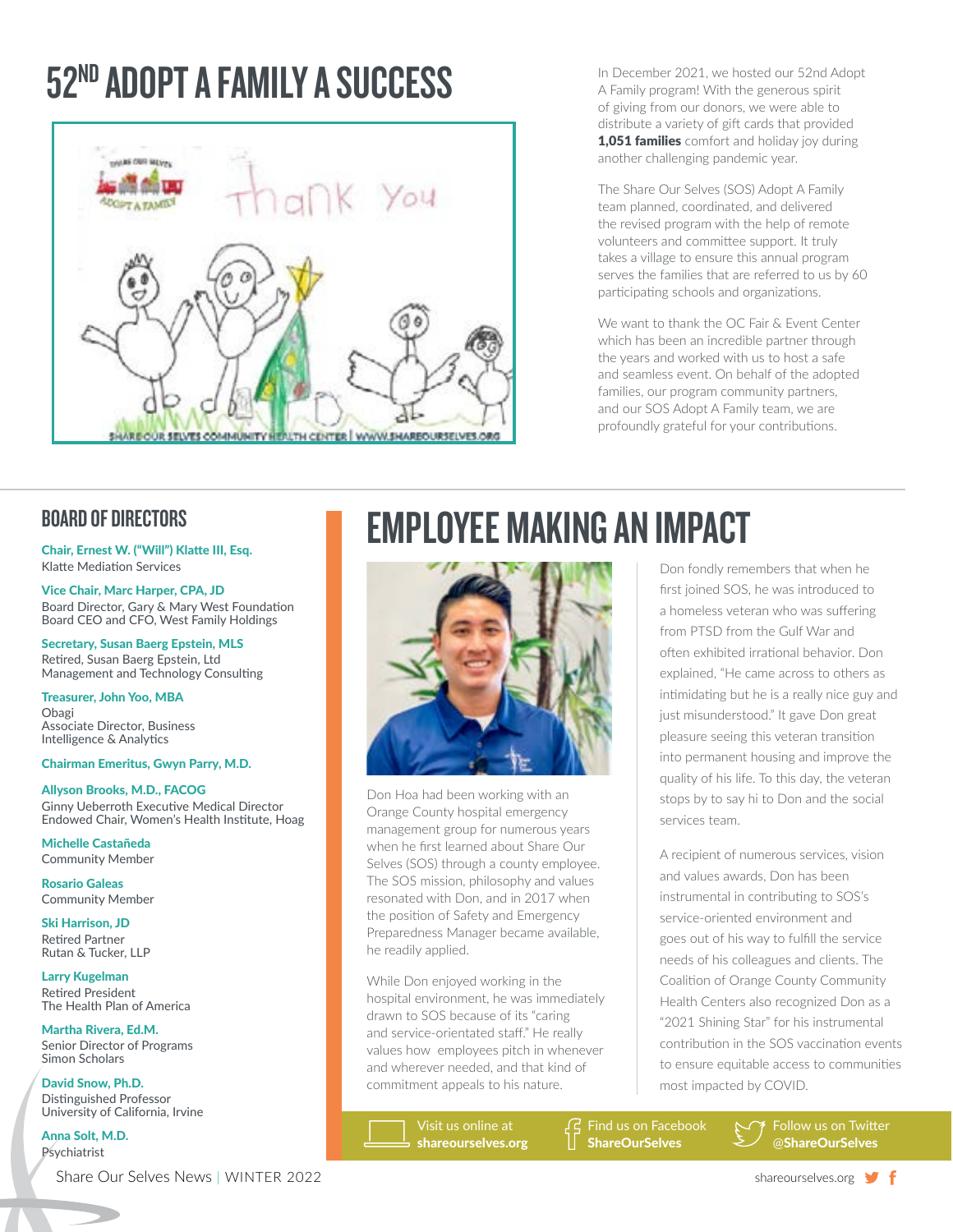## CELEBRATING VOLUNTEERISM



*Pictured from L to R: Hodge, Hans, Marion, Margie* 

UCI undergraduate student Hans enjoys volunteering at Share Our Selves (SOS) when he is not poring over his biochemistry and molecular biology books. Volunteering is not new for Hans who spent many years giving freely of his time at other non-profit organizations. When asked why he continues to volunteer at SOS, Hans commented, "SOS is unique, its reach is far, and its impact is tremendous."

Pictured alongside Hans are siblings Hodge, and sisters Marion, and Margie. All three had volunteered at a food shelter in Orange, California, and when that shelter closed its doors, the siblings were elated in finding SOS where they could once again volunteer at a food pantry. Margie started volunteering in 2015, and a year later convinced her sister, Marion to join. Recently Hodge retired and came along for the ride. All three commend SOS in serving those experiencing homelessness, and truly enjoy working with the dedicated SOS staff.

For Marion, who has a grandson who is homeless and afflicted with mental health issues, SOS holds a special place in her heart. She shares, "I feel blessed that I can help." SOS is so fortunate in having these wonderful volunteers, some of whom have been with us for so many years. They really brighten our day with their dedication and twinkle in their eyes.

> *Learn about our volunteer opportunities, please email: volunteers@shareourselves.org*

### MAKE A **CONTRIBUTION**

Your support helps to restore individuals and families to a state of well-being and keeps our neighbors healthy at home. And it is through your generosity that SOS can continue to meet the growing needs of the low-income, homeless, and marginalized populations in Orange County.

#### **CHECKS**

Make payable to Share Our Selves, and mail to: SOS Foundation, Share Our Selves 1550 Superior Ave Costa Mesa, CA 92627

#### CREDIT CARD

Donate online by clicking "DONATE" on our website: SHAREOURSELVES.ORG

#### WIRE TRANSFERS

Please call Jay Donoghue at 949.270.2171 for details and instructions

#### RETIREMENT

Contract your IRA representative to transfer your IRA distribution directly to Share Our Selves.

#### WE CAN'T THANK YOU ENOUGH FOR YOUR GENEROSITY AND SUPPORT!



Share Our Selves News | WINTER 2022 share our state of the state of the state of the state of the state of the state of the state of the state of the state of the state of the state of the state of the state of the state o